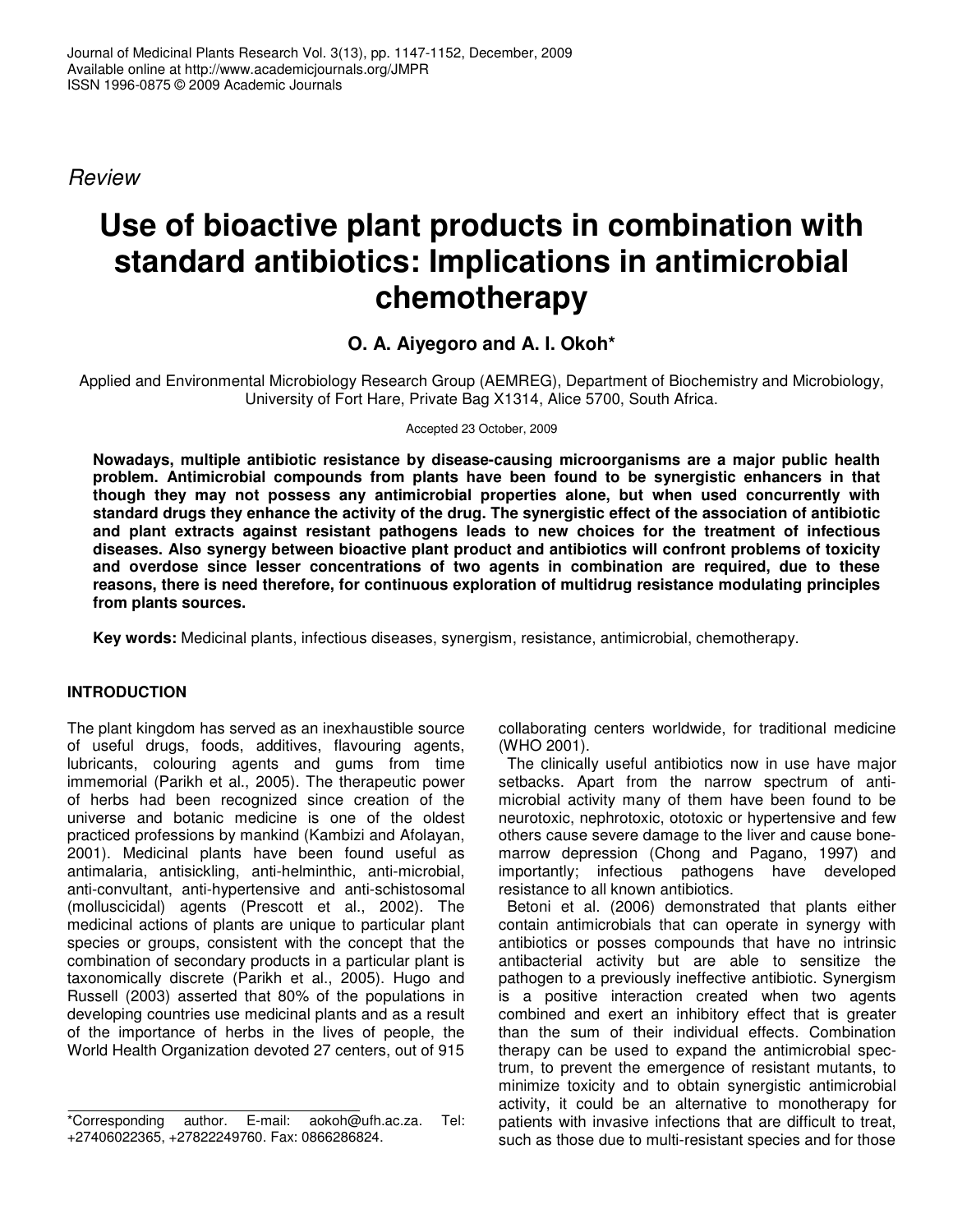who fail to respond to standard treatment (Kamatou et al., 2006). Antimicrobial compounds used in combination might promote the effectiveness of each agent, with efficacy being achieved using a lower dose of each drug. Pharmacological benefits would accrue, with one drug clearing infection from one body system while the other clears it from a different site (Williamson, 2001). In addition, synergism in antimicrobials could be utilized in an attempt to prevent or delay the emergence *in vivo* of resistant populations of the pathogenic organisms (Lupetti et al., 2002).

Abundant medicinal plants have been used in many forms over the years to treat, manage or control man's ailments (Prescott et al., 2002), therefore any effort to further explore the medicinal or natural products from man's botanical flora towards improving health care delivery deserves attention. This article presents an overview of the use of bioactive plant products in combination with standard antibiotics and its implications in antimicrobial chemotherapy.

#### **HIGHLIGHTS ON SOME ANTIMICROBIAL PHYTOCHEMICALS**

The "phyto" of the word phytochemicals is derived from the Greek word *phyto*, which means plant. Therefore, phytochemicals are defined as bioactive nonessential plant compounds in fruits, vegetables, grains and other plant foods that have been linked to reducing the risk of major chronic diseases. However, more and more convincing evidences suggest that the benefits of phytochemicals in plants may be even greater than is currently understood (Ames and Gold, 1991). Phytochemicals can be grouped as carotenoids, phenolics, alkaloids, nitrogen-containing compounds and organosulfur compounds. The most investigated phytochemicals are the phenolics and carotenoids (Ames and Gold, 1991).

Plants have an almost infinite ability to produce aromatic substances, most of which are phenols or their oxygensubstituted derivatives (Kambizi and Afolayan, 2001). Most are secondary metabolites, of which at least 12,000 have been isolated, a number projected to be less than 10% of the total (Van Wyk et al., 1997). In many cases, these substances serve as plant defense mechanisms against predation by microorganisms, insects and herbivores. Some of the compounds like, terpenoids- give plants their odors and, quinones and tannins are responsible for its pigmentations. Many compounds are responsible for plant flavor (e.g., the terpenoid capsaicin from chili peppers) and some of the same herbs and spices used by humans to season food yield useful medicinal compounds (Pecere et al., 2000). The isoquinoline alkaloid emetine from the underground part of *Cephaelis ipecacuanha*- has been used for many years as an amoebicidal drug as well as for the treatment

of abscesses due to the spread of *Entamoeba histolytica* infections (Iwu et al., 1999).

Another important compound of plant origin with a long history of use is quinine- an alkaloid which occurs naturally in the bark of *Cinchona* trees. Apart from its continued usefulness in the treatment of malaria, it can also be used to relieve nocturnal leg cramps (Iwu et al., 1999). Similarly plants have made important contributions in the areas beyond anti-infective, such as cancer therapies. Examples include the antileukaemic alkaloids, vinblatine and vincristine, which were both obtained from the Madagascan periwinkle (*Catharanthus roseus* syn. *Vinca roseus*) (Nelson, 1982). Other therapeutic compounds from plants include taxol, homoharringtonine and several derivatives of camptothein, which are all anticancer. A well known benzylisoquinoline alkaloid, papaverine, has been shown to have a potent inhibitory effect on the replication of several viruses including cytomegalovirus, measles and Human Immunodeficient Virus (HIV) (Turano et al., 1989).

Atropisomeric naphthyl isoquinoline alkaloid dimmers, michellamines A, B and C were isolated from *Ancistrocladus korupensis*, and the three compounds showed potential anti-HIV activities. Kambizi and Afolayan (2001) isolated three compounds from *Aloe ferox,* a plant traditionally used for the treatment of sexually transmitted infections. These compounds includes; 1, 8 – dihydroxy – 3 – hydroxymethyl - 9, 10 - anthracenedione (aloe emodin); 1, 8 – dihydroxy – 3 – methyl - 9, 10 anthracenedione (chrysophanol), and  $10 - C - b - D$ glucopyranosyl - 1,  $8 -$  dihydroxy  $- 3 -$ hydroxymethyl - 9 - anthracenone (aloin A), and these three compounds exhibited antibacterial activities against *Bacillus subtilis, Staphylococcus epidermidis, Shigella sonnei* and *Escherichia coli.*

Aloe emodin has also been reported to be an anticancer agent with selective activity against neuroectodermal tumors (Pecere et al., 2000) and generally, both aloeemodin and aloin A have been associated with other biological and medicinal activities that include laxative action (Van Wyk et al., 1997). Mangena and Muyima (1999) reported antimicrobial activities of essential oils in *Artemisia afra, Pteronia incana* and *Rosmarinus officinalis*. All these plants have been used in the treatment of common cold, diabetes mellitus, bronchial complaints and stomach disorder. The essential oils from these plants were reported to contain such components as Bornylacetate, Camphene, Camphor, 1-8-Cineole, o-Cymene, p-Cymene, Limonene + 1, 8 Cinole, Mycerene, α-Pinene, β-Pinene, α-Thujone, β-Thujone and Verbone to mention a few.

Dilika et al. (2000) also reported the antibacterial activities of linoleic and oleic acids isolated from the dry leaf of *Helichrysum pedunculatum,* a plant used to treat wound acquired during male circumcision rites in the Eastern Cape of South Africa and this study has been corroborated by Aiyegoro et al. (2008a). Two lipophilic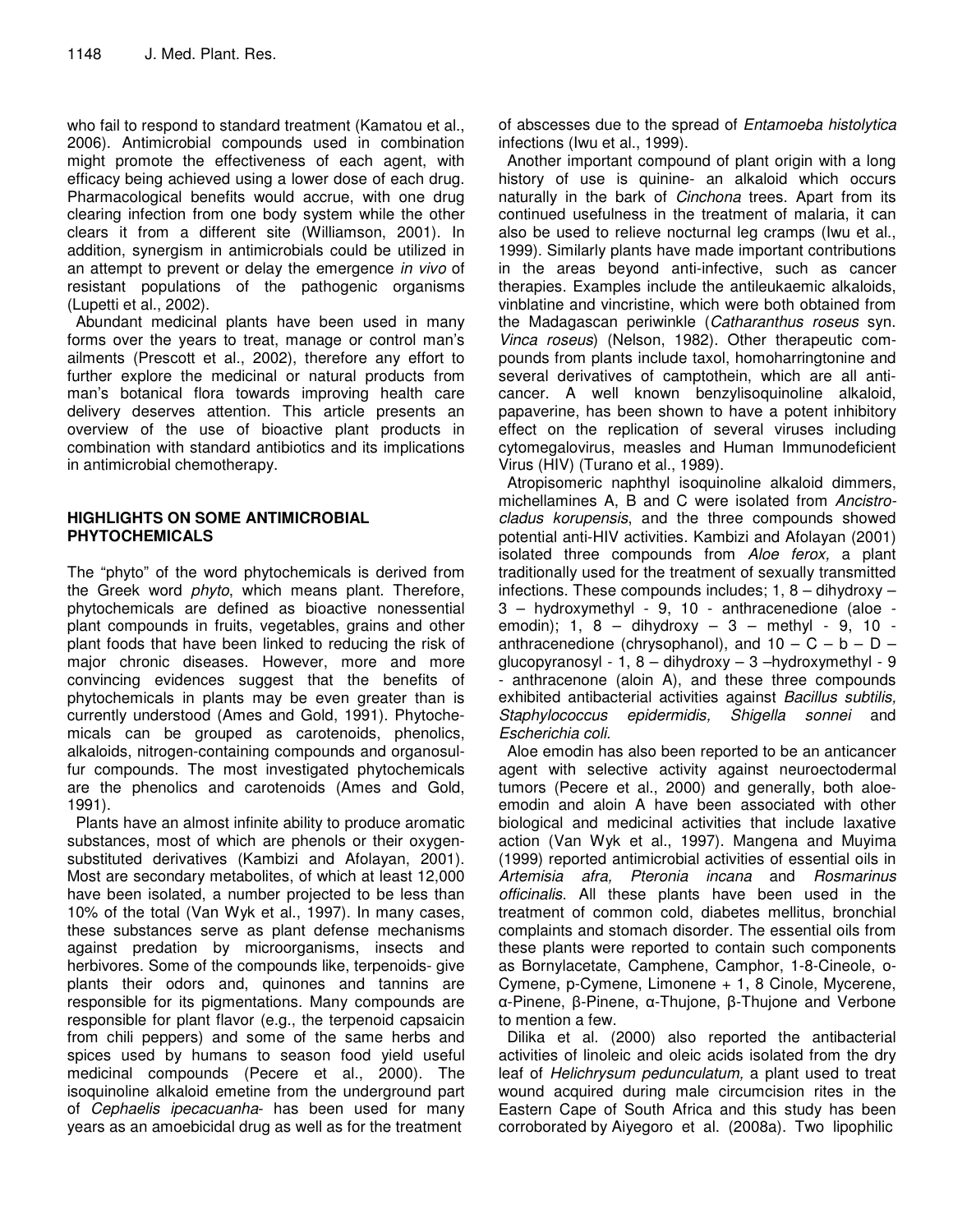| <b>Class</b>               | Sub-class       | Example(S)                                                    | <b>Mechanism</b>                                                                                                                                   |
|----------------------------|-----------------|---------------------------------------------------------------|----------------------------------------------------------------------------------------------------------------------------------------------------|
| Phenolics                  | Simple phenols  | Catechol Epicatechin                                          | Substrate deprivation                                                                                                                              |
|                            |                 |                                                               | Membrane disruption                                                                                                                                |
| Phenolics                  | Phenolic acid   | Cinamic acid                                                  | Membrane disruption                                                                                                                                |
| Phenolics                  | Quinones        | <b>Hypericin</b>                                              | Bind to adhesins, complex with cell wall and<br>inactivate enzymes.                                                                                |
| Phenolics                  | Flavonoids      | Chrysin                                                       | Bind to adhesins                                                                                                                                   |
| Phenolics                  | <b>Flavones</b> |                                                               | Complex with cell wall                                                                                                                             |
| Phenolics                  |                 | Abyssinome                                                    | Inactivate enzymes, inhibit HIV reverse<br>transcriptase                                                                                           |
| Phenolics                  | Tannins         | Ellagitannins                                                 | Bind to proteins and adhesins, enzyme inhibitor,<br>substrate deprivation, complex with cell wall,<br>membrane disruption, metal ion complexation. |
| Phenolics                  | Coumarins       | Warfarin                                                      | Interaction with eukaryotic DNA (antiviral activity).                                                                                              |
| Terpenoids, Essential oils |                 | Capsaicin                                                     | Membrane disruption                                                                                                                                |
| Alkaloids                  |                 | Berberine, Piperine                                           | Intercalate into cell wall and/or DNA.                                                                                                             |
| Lectins and Polypeptide    |                 | Mannose-specific agglutinin                                   | Block viral fusion or adsorption                                                                                                                   |
| Lectins and Polypeptide    |                 | Fabatin                                                       | Form disulfide bridge                                                                                                                              |
| Polyacetylenes             |                 | 8S-Heptadeca- $2(z)$ , $9(z)$ -<br>diene-4, 6-diyne-1, 8-diol | Membrane disruption                                                                                                                                |

**Table 1.** Some major classes of antimicrobial compounds from medicinal plants and their mechanisms of actions (Cowan, 1999).

phytoalexins: α-amyrin and β-amyrin that have antituberculosis and generally antibacterial activities have also been isolated from *Helichrysum kraussii* (Prinsloo and Meyer, 2006). Many more compounds with antibacterial potentials from different species of plants have been isolated (Park et al., 2008; Tsao and Yin, 2001; Iwu et al., 1999; Smith et al., 2007). It is also notable that, more novel antibacterial compounds have been isolated from plants and their structures elucidated on daily basis but have not been documented in any pharmacopeia.

Many plant extracts clearly demonstrate antibacterial properties, although the mechanistic processes are poorly understood. Cowan (1999) describe the mechanism of action of various classes of active components of medicinal plants (Table 1).

#### **ANTIMICROBIAL SYNERGISMS IN PLANTS PRODUCTS**

Plants antimicrobials have been found to be synergistic enhancers in that though they may not have any antimicrobial properties alone, but when they are taken concurrently with standard drugs they enhance the effect of that drug (Kamatou et al., 2006). The synergistic effect from the association of antibiotic and plant extracts against resistant bacteria leads to new choices for the treatment of infectious diseases. This effect enables the use of the respective antibiotic when it is no longer effective by itself during therapeutic treatment (Nascimento et al., 2000). The application of synergistic principle is evident in commercial preparations for the treatment of

various infections (e.g. the antibiotic Augmentin). Traditional healers often use combinations of plants to treat or cure diseases (Kamatou et al., 2006). One notable example from the ethnobotanical literature is the concomitant administration of various *Salvia* species with *Leonotis leonurus* to treat various infections (Masika and Afolayan, 2003).

Kamatou et al. (2006), confirmed the existence of synergism between *Salvia chamelaeagnea* and *L. leonurus*, when these two plants were combined together against *Bacillus cereus, S. aureus*, *E. coli* and *Klebsiella pneumoniae*. They as well reported synergism when the tincture of *L. leonurus* and various *Salvia* species were combined together against influenza. Boik (2001) conducted a large number of combination studies using various natural substances and their results strongly suggested that when used in combination, natural substances can produce synergistic effects. It is thought that phenolic compounds such as flavonoids may increase the biological activity of other compounds by synergistic or other mechanisms (Williamson, 2001). Experimental evidence of synergistic actions between plants was also shown in a clinical study on the formulation of Chinese herbs used to treat eczema (Williamson, 2001).

#### **COMBINATIONS OF BIOACTIVE PLANT PRODUCTS AND DIFFERENT CLASSES OF ANTIBIOTICS WITH SPECIFIC MECHANISM OF ACTION**

In the treatment of drug resistant infections, combinations of antibiotics have often been used as this takes advantage of different mechanisms of action. The use of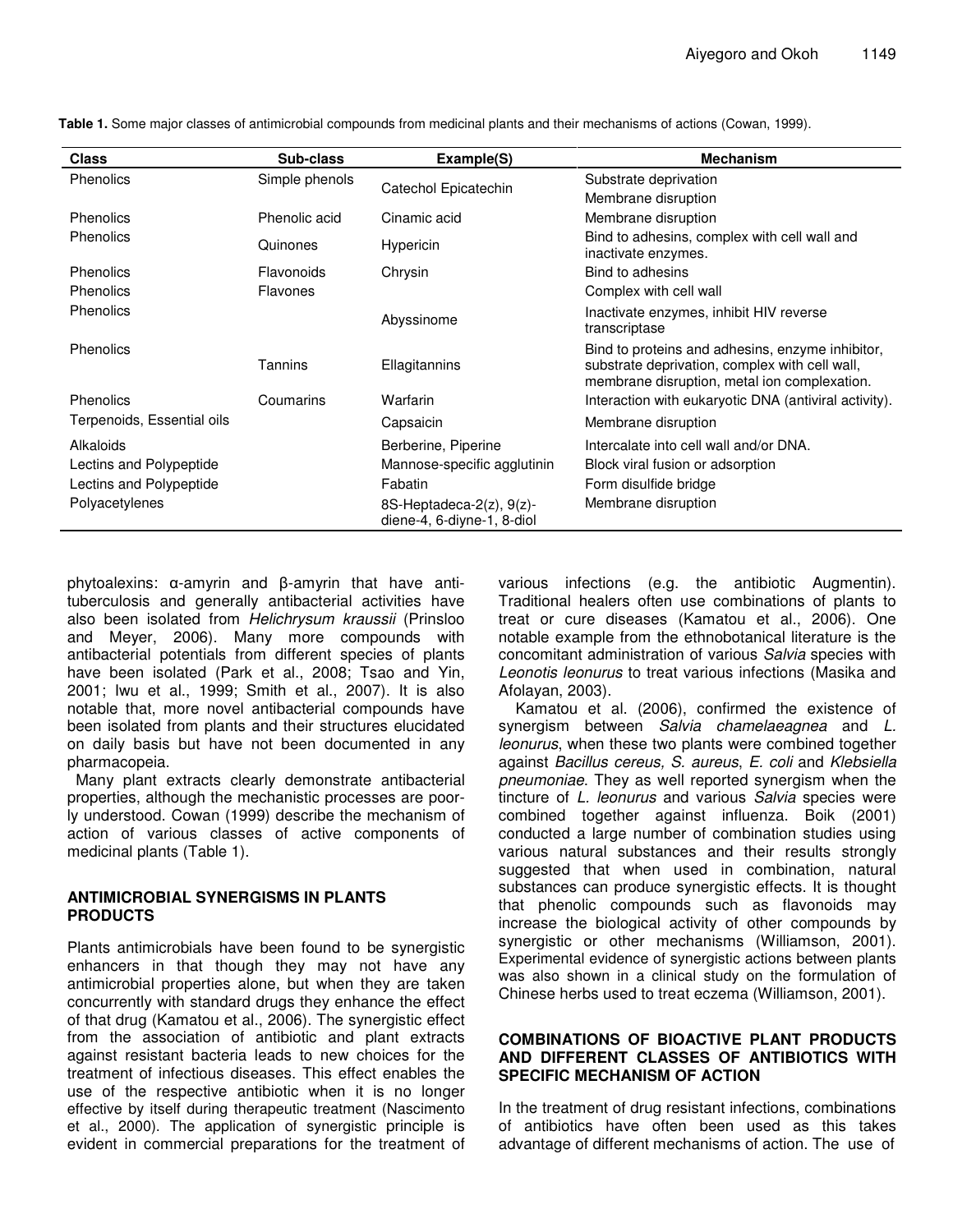antimicrobial agents displaying synergy is one of the well established indications for combination antimicrobial therapy (Rybak and McGrath, 1996). Combinations of antimicrobials that demonstrate an *in vitro* synergism against infecting strains are more likely to result in successful therapeutic result. Thus, evidence of *in vitro* synergism could be useful in selecting most favorable combinations of antimicrobials for the practical therapy of serious bacterial infections (Hooton et al., 1984).

It has been proven that, in addition to the production of intrinsic antimicrobial compounds, plants also produce Multi-Drug Resistance (MDR) inhibitors which enhance the activity of the antimicrobial compounds (Stermitz et al., 2000a). Tegos et al. (2002) showed that the activity of presumed plant antimicrobials against gram positive and gram negative organisms was significantly enhanced by synthetic MDR inhibitors of MDR efflux proteins. The findings provided a basis that plants can be prospective sources of natural MDR inhibitors that can modulate the performance of antibiotics against resistant strains.

The screening of crude plant extracts for synergistic interaction with antibiotics is expected to provide ways for the isolation of MDR inhibitors. The ability of crude extracts of plants to potentiate the activity of antibiotics has been observed by some researchers (Aiyegoro et al., 2008b, 2009; Sibanda and Okoh, 2008; Betoni et al., 2006; Darwish et al., 2002; Isogai et al., 2001; Ahmad and Aqil, 2006), and it is anticipated to form the basis for the bioassay directed fractionation of potential resistance modulators from plants. Darwish et al. (2002) carried out a study on some Jordanian plants and they demonstrated that the efficacy of the antibiotics, gentamycin and chloramphenicol against *S. aureus* were reportedly improved by the use of plant materials. Ahmad and Aqil (2006), also reported that crude extracts of Indian medicinal plants demonstrated synergistic interaction with tetracycline and ciprofloxacin against extended spectrum β-lactamase (ESβL)-producing multidrug-resistant enteric bacteria. Betoni et al. (2006) also observed synergistic interactions between extracts of Brazilian medicinal plants and eight antibiotics on *S. aureus.* The use of *Catha edulis* extracts at subinhibitory levels, has been reported to reduce the Minimum Inhibitory Concentration (MIC) values of tetracycline and penicillin G against resistant oral pathogens, *Streptococcus oralis*, *Streptococcus sanguis* and *Fusobacterium nucleatum* (Al- hebshi et al., 2006).

A number of compounds with an *in vitro* activity of reducing the MICs of antibiotics against resistant organisms have also been isolated from plants. Polyphenols (epicatechin gallate and catechin gallate) have been reported to reverse beta-lactam resistance in Methicillin Resistant *S. aureus* (MRSA) (Stapleton et al., 2004). Diterpenes, triterpenes, alkyl gallates, flavones and pyridines have also been reported to have resistance modulating abilities on various antibiotics against resistant strains of *S. aureus* (Marquez et al., 2005; Smith et al., 2007; Shibata et al., 2005; Oluwatuyi et al., 2004).

The synergies detected in these studies as enumerated above were not specific to any group of organisms or class of antibiotics. This suggests that plant crude extracts is a blend of compounds that can enhance the activity of different antibiotics. Plants have been known to contain myriads of antimicrobial compounds (Iwu et al., 1999) such as polyphenols and flavonoids. The antimicrobial and resistance modifying potentials of naturally occurring flavonoids and polyphenolic compounds have been reported in other studies such as Cushnie and Lamb (2005), Sato et al., (2004).

Some of these compounds like polyphenols have been shown to exercise their antibacterial action through membrane perturbations. This disruption of the cell membrane coupled with the action of beta-lactams on the transpeptidation of the cell membrane could lead to an enhanced antimicrobial effect of the combination (Esimone et al., 2006). It has also been revealed that some plant derived compounds can improve the *in vitro* activity of some peptidoglycan inhibiting antibiotics by directly attacking the same site (that is, peptidoglycan) in the cell wall (Zhao et al., 2001).

While the above explanations may account for the synergy between the extracts and beta-lactam antibiotics that act on the cell wall, it might not apply in the case of the observed synergy with other classes of antibiotics with different targets such as tetracyclines, erythromycin, ciprofloxacin and chloramphenicol. Bacterial efflux pumps are responsible for a considerable level of resistance to antibiotics in pathogenic bacteria (Kumar and Schweizer, 2005). Some plant derived compounds have been observed to augment the activity of antimicrobial compounds by inhibiting MDR efflux systems in bacteria (Tegos et al., 2002). 5'-methoxyhydnocarpin is an example of an inhibitor of the NorA efflux pump of *S. aureus* isolated from *Berberis fremontii* (Stermitz et al., 2000b). Such compounds are likely to be broad spectrum efflux inhibitors considering that the synergistic effect of the extract was observed on both gram positive and gram negative organisms as well as in combination with, cell wall inhibiting and protein synthesis inhibiting antibiotics. Importantly, some broad spectrum efflux pump inhibitors have been isolated from some plants. Smith et al. (2007) reported one efflux inhibitor (ferruginol) from the cones of *Chamaecyparis lawso-niana*, which inhibited the activity of the quinolone resistance pump (NorA), the tetracycline resistance pump, (TetK) and the erythromycin resistance pump, (MsrA) in *S. aureus*.

#### **PERSPECTIVES**

Traditionally used medicinal plants have received the attention of the pharmaceutical and scientific communities. This involves the isolation and identification of the secondary metabolites produced by the plants and used as the active principles in medical preparations (Taylor et al., 2001). Historically, many plant oils and extracts, such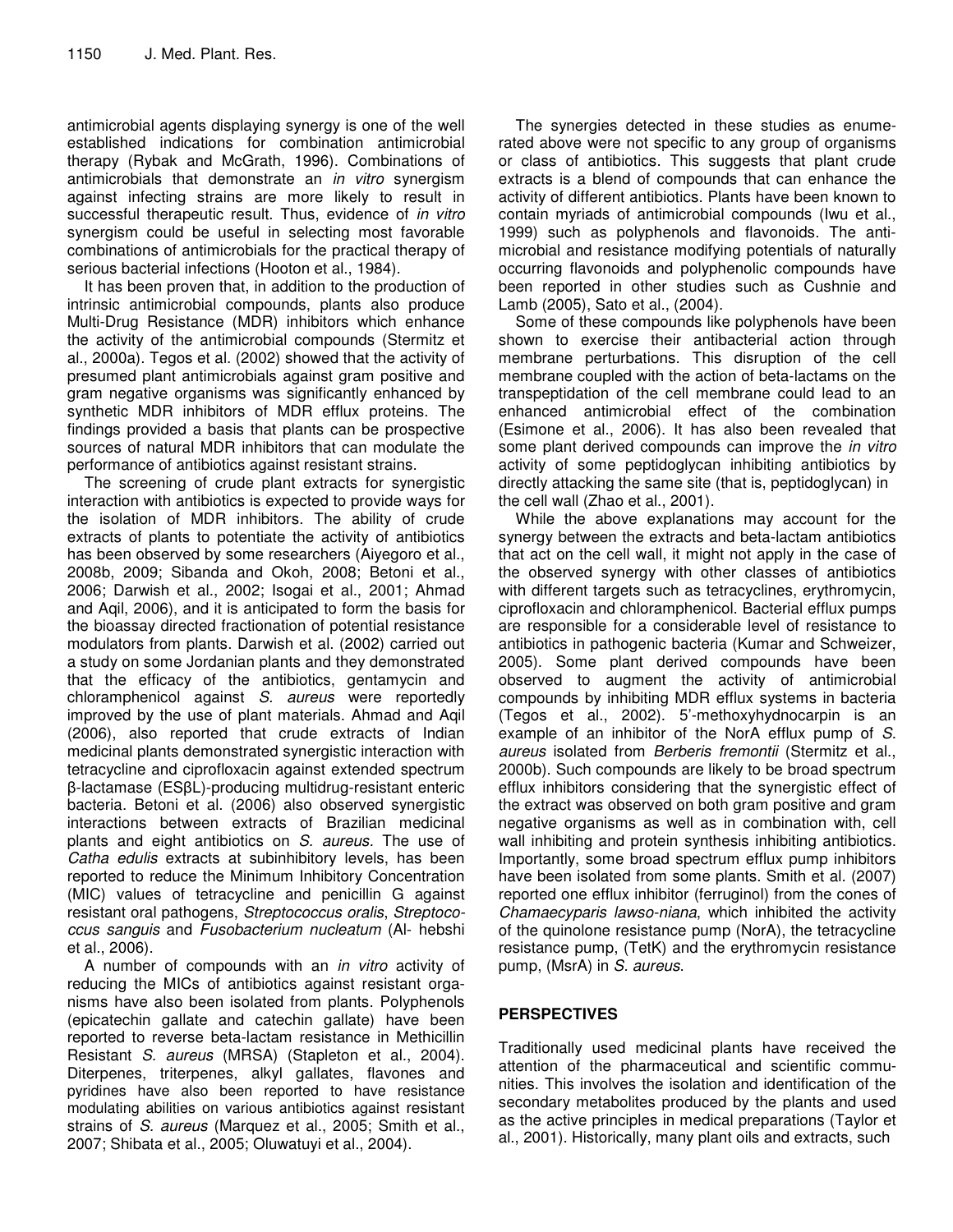as tea tree, myrrh and clove, have been used as topical antiseptics, or have been reported to have antimicrobial properties. It is important to scientifically investigate those plants which have been used in traditional medicines as potential sources of novel antimicrobial compounds. Also the resurgence of interest in natural therapies and increasing consumer demand for effective, safe, natural products means that quantitative data on plant oils and extracts are required.

The primary benefits of using plant derived medicines are that they are relatively safer than synthetic alternatives, offering profound therapeutic benefits and more affordable treatment (Van Wyk and Gericke, 2000). Plants based antimicrobials represent a vast untapped source for medicine. Continued and further exploration of plant antimicrobials needs to occur because plant based antimicrobials have enormous therapeutic potentials. They are effective in the treatment of infectious diseases while simultaneously mitigating many of the side effects that are often associated with synthetic drugs. Various reports have documented the enhanced antimicrobial activities (that is, synergistic potentials) of standard antibiotics in combinations with plant extracts even when the organisms are no more susceptible to the drug.

Synergistic interactions are of vital importance in phytomedicine, to explain the efficacy of apparently low doses of active constituents in an herbal product. This concept, that a whole or partially purified extract of a plant offers advantages over a single isolated ingredient, also underpins the philosophy of herbal medicine. Both literature reports and ethnobotanical records indicate a general consensus on the use of antimicrobially active medicinal plants to provide cheaper drugs that may complement existing supplies from orthodox medicine in the Primary Health programme and/or provide novel or lead compound that may be employed in controlling infections in our communities (Betoni et al., 2006).

#### **Conclusion**

With the relative absence of new antimicrobials coming to market and with the new threats arising from the microorganisms, the number of drug options leaves us perilously close to none or only a single effective agent for some life-threatening infections. Plants, the sleeping giants of pharmaceutical industry, are an inexhaustible source of natural drugs that may be employed in combating ailments and inconveniences resulting from microbial attacks. Assessing the therapeutic potentials of plants from the traditional African system of medicine could insight us as to how best these plants can be used in the treatment of diseases, especially, when the synergistic prowess between plants and standard antibiotics is optimally resourced. An important aspect of the research focus of our laboratory involves definite studies of the antimicrobial synergistic potentials of South African medicinal plants. The search for more natural antimicrobial substances is an ongoing exercise.

#### **ACKNOWLEDGEMENT**

We thank the National Research Foundation of South Africa for financial support.

#### **REFRENCES**

- Ahmad I, Aqil F (2006). *In vitro* efficacy of bioactive extracts of 15 Medicinal plants against ESßL-producing multidrug-resistant enteric bacteria. Microbiol. Res. 1-12.
- Aiyegoro OA, Afolayan AJ, Okoh AI (2008a). Studies on the *In vitro* time-kill assessment of crude aqueous and acetone extracts of *Helichrysum pedunculatum* leaves. Afr. J. Biotech. 7(20): 3721-3725.
- Aiyegoro OA, Afolayan AJ Okoh AI (2008b). *In vitro* time-kill assessment of crude methanol extract of *Helichrysum pedunculatum* leaves. Afr. J. Biotech. 7(11): 1684-1688.
- Aiyegoro OA, Afolayan AJ, Okoh AI (2009). Synergistic interaction of *Helichrysum pedunculatum* leaf extracts with antibiotics against wound infection associated bacteria. Biol. Res. 42: 327-338.
- Al-hebshi N, Al-haroni M, Skaug N (2006). In vitro antimicrobial and resistance-modifying activities of aqueous crude khat extracts against oral microorganisms. Arch. Oral Biol. 51: 183-188.
- Ames BN, Gold LS (1991). Endogenous mutagens and the causes of aging and cancer. Mutat. Res. 250: 3–16.
- Betoni JEC, Mantovani RP, Barbosa LN, Di Stasi LC, Fernandes A Jnr (2006). Synergism between plant extract and antimicrobial drugs used on *Staphylococcus aureus* diseases. Mem. Inst. Oswaldo Cruz. Rio de Janeiro, 101(4): 387-390.
- Boik J (2001). Natural Compounds in Cancer Therapy*.* Princeton, MN: Oregon Medical Press.
- Chong KT, Pagano PJ (1997). In vitro combination of PNV-140690, a Human Immunodeficiency Virus type 1 protease inhibitor with Ritonavir against Ritonavir-sensitive and Resistant Clinical Isolates. Antimicrob. Agents Chemo. 41(ll): 2367-2377.
- Cowan M (1999). Plant Products as Antimicrobial Agents. Clin. Microbiol. Rev. 564–582.
- Cushnie TPT, Lamb AJ (2005). Antimicrobial activity of flavonoids. Int. J. Antimic. Agents. 26(5): 343-356.
- Darwish RM, Aburjai T, Al-Khalil S, Mahafzah A (2002). Screening of antibiotic resistant inhibitors from local plant materials against two different strains of *Staphylococcus aureus*. J. Ethnopharmacol. 79: 359-364.
- Dilika F, Bremmer PD, Meyer JJM (2000). Antibacterial activity of linoleic and oleic acids isolated from *Helichrysum pedunculatum*: a plant used during circumcision rites. Fitoterapia. 71: 450-452.
- Esimone CO, Iroha IR, Ibezim, EC, Okeh CO, Okpana EM (2006). *In vitro* evaluation of the interaction between tea extracts and penicillin G against *Staphylococcus aureus.* Afr. J. Biotechnol. 5(11): 1082- 1086.
- Hooton TM, Blair AD, Turck M, Counts GW (1984). Synergism at clinically attainable concentrations of aminoglycoside and betalactam antibiotics. Antimicrob. Agents Chemother. 26(4): 535-538.
- Hugo WB, Russell AD (2003). Pharmaceutical Microbiology; 6<sup>th</sup> ed. Blackwell Science Publishers p. 91-129.
- Isogai E, Isogai H, Hirose K, Hayashi S, Oguma K (2001). *In Vivo* Synergy between Green Tea Extract and Levofloxacin against Enterohemorrhagic *Escherichia coli* O157 Infection. Curr. Microbiol. 42(4): 248-251
- Iwu MM, Duncan AR, Okunji CO (1999). New antimicrobial of Plant Origin. Reprinted from: Perspective on new crops and new uses. J. Janick (ed.), ASHS Press, Alexandria, VA.
- Kamatou GPP, van Zyl RL, van Vuuren SF, Viljoen AM (2006). .Chemical Composition, Leaf Trichome Types and Biological Activities of the Essential Oils of Four Related Salvia Species Indigenous to Southern Africa. J. Ess. Oil Res. 18: 72-79.
- Kambizi L, Afolayan AJ (2001). An ethnobotanical study of plants used for